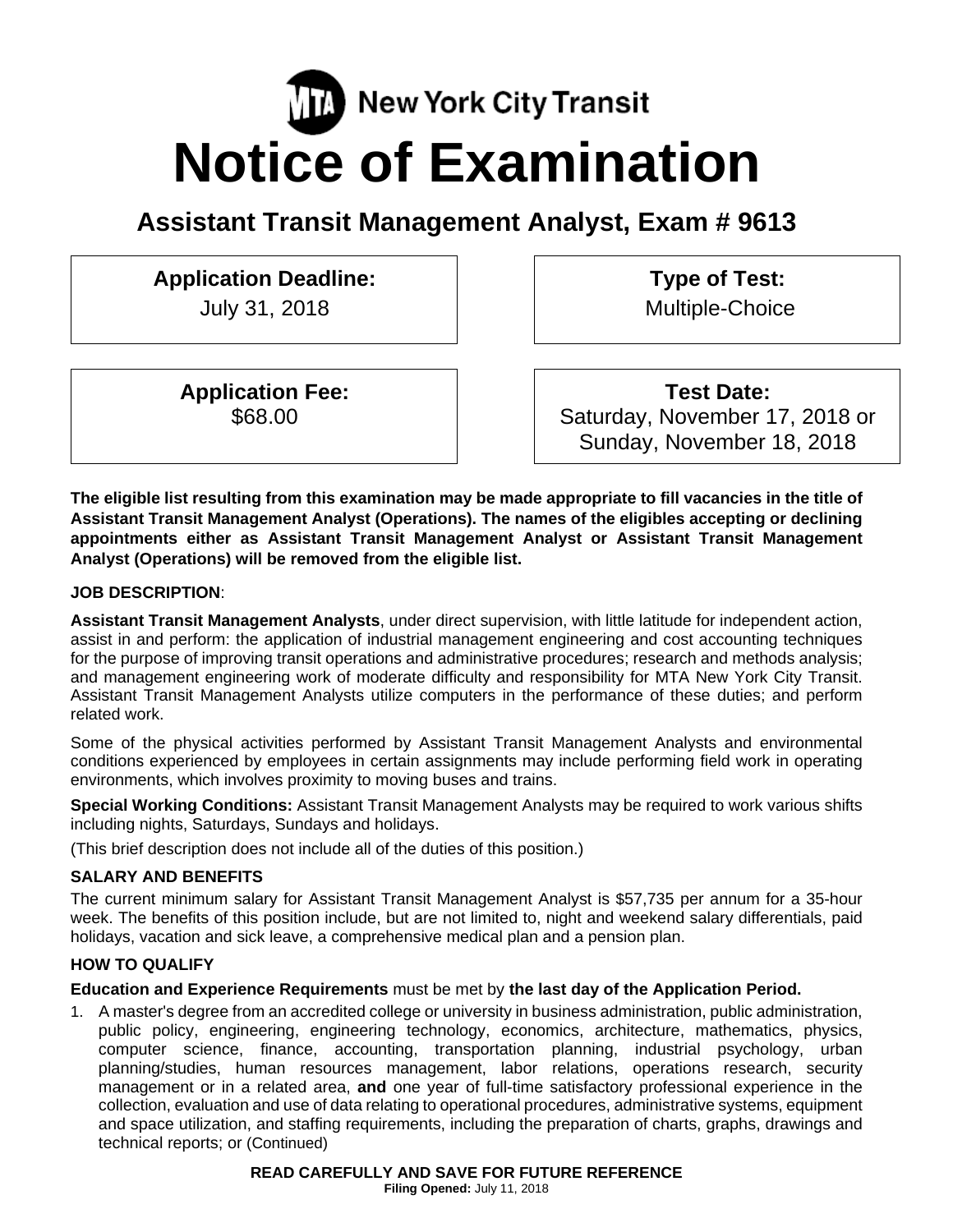2. A baccalaureate degree from an accredited college or university in one of the areas listed in **"1"** above; **and** two years of full-time satisfactory experience as described in **"1"** above.

College education must be from an accredited college or university, accredited by regional, national, professional or specialized agencies recognized as accrediting bodies by the U.S. Secretary of Education, and by the Council for Higher Education Accreditation (CHEA).

# **EXPERIENCE THAT IS NOT QUALIFYING**

Experience that is clerical, comparable to administrative assistant work, involves office support activities, consists primarily of coordinating professional or administrative work, or involves transactional processing is not qualifying.

#### **REQUIREMENTS TO BE APPOINTED**

**Residency:** New York City residency is not required for these positions.

**English Requirement:** You must be able to understand and be understood in English.

**Proof of Identity:** Under the Immigration Reform Act of 1986, you must be able to prove your identity and your right to obtain employment in the United States prior to employment with MTA New York City Transit.

#### **HOW TO OBTAIN AN APPLICATION**

During the application period, you may obtain an *Application* for this examination online at http://www.mta.info/nyct/hr/appexam.htm or in person at the MTA New York City Transit Exam Information Center as indicated below:

**MTA New York City Transit Exam Information Center:** Open Monday through Friday, from 9 AM to 3 PM, in the lobby at 180 Livingston Street, Brooklyn, New York. Directions: take the A, C, F or R trains to the Jay Street-Metro Tech Station, or the 2, 3 or G train to the Hoyt Street Station.

#### **REQUIRED FORMS**

- 1. **Application:** Make sure that you follow all instructions included with your *Application*, including payment of fee. Save a copy of the instructions for future reference.
- 2. **Education and Experience Test Paper:** Write your social security number in the box at the top of the cover page, and the examination title and number in the box provided. This form must be filled out completely and in detail for you to receive your proper rating. Keep a copy of your completed Education and Experience Test Paper for your records.
- 3. **Foreign Education Fact Sheet (Required only if you need credit for your foreign education for this examination):** If you were educated outside the United States, you must have your foreign education evaluated to determine its equivalence to education obtained in the United States. The services that are approved to make this evaluation, as well as instructions on how to submit this evaluation are listed in the Foreign Education Fact Sheet included with your application packet. When you contact the evaluation service, ask for a "document-by-document" (general) evaluation of your foreign education.

#### **HOW TO SUBMIT AN APPLICATION AND PAY THE APPLICATION FEE**

If you believe you meet the requirements in the "How to Qualify" section, **you must apply by mail**.

MTA New York City Transit will **not** accept applications in person.

#### **Applications by Mail must:**

- 1. Include all of the required forms, as indicated in the "Required Forms" section above.
- 2. Be postmarked by the last day of the application period.
- 3. Be mailed to the address in the "Correspondence Section" of this notice.
- 4. Include the appropriate fee in the form of a money order.

(Continued)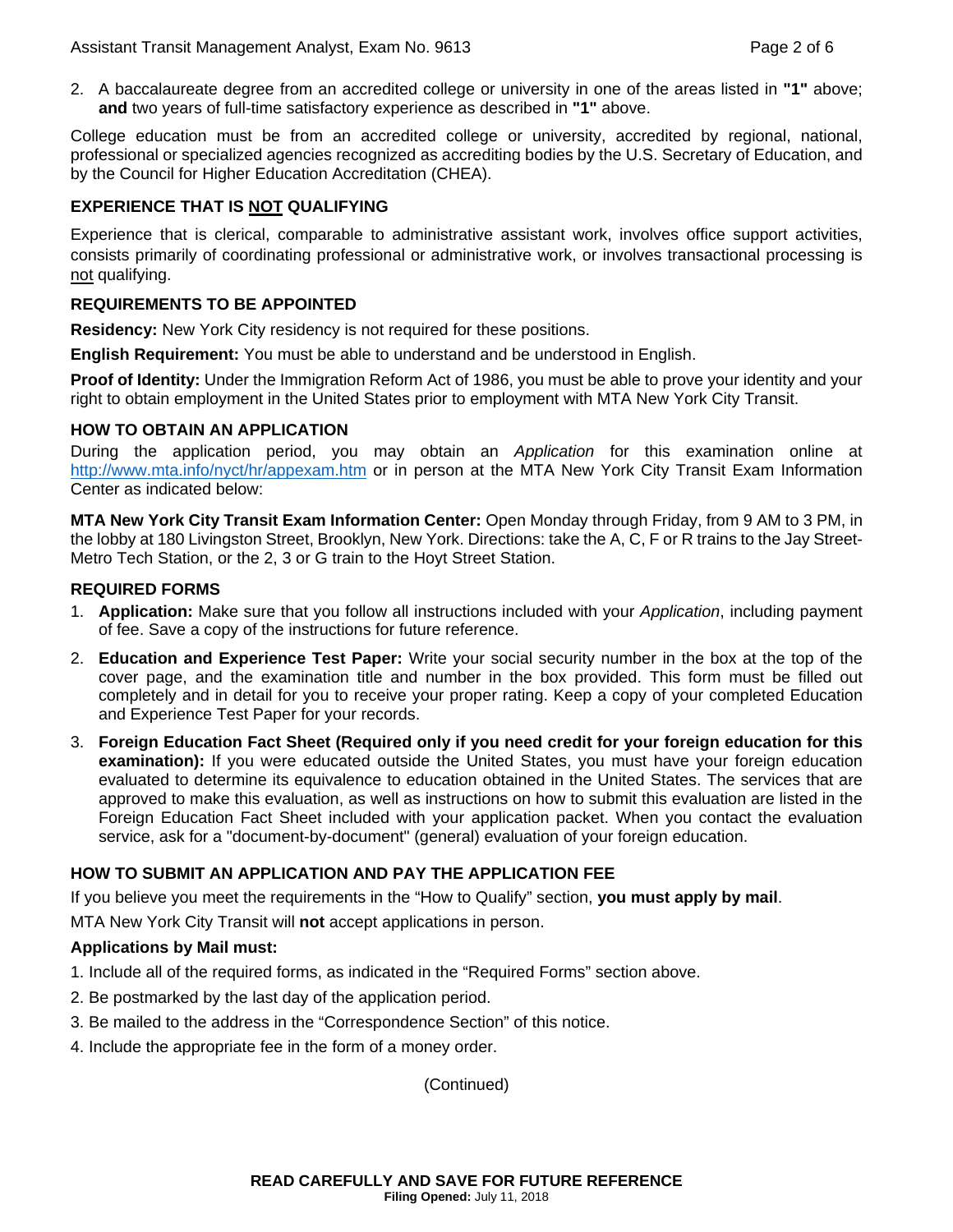# **The Money Order (Postal Money Order Preferred) must:**

1. Be made payable to MTA New York City Transit.

2. Be valid for one year.

3. Have the following information written on it: your name, home address, the last four digits of your social security number, and the exam title and exam number.

Save your money order receipt for future reference and proof of filing an *Application*.

# **Cash and personal checks will not be accepted**.

**Application Fee:** This fee is generally not refundable. Under special circumstances, you may be entitled to a refund. You should refer to the Department of Citywide Administrative Services (DCAS) Exam Regulations to determine if you are entitled to a refund prior to requesting a refund. You can refer to the bottom of the last page of this Notice of Examination for instructions on how to obtain a copy of the DCAS Exam Regulations.

# **HOW TO SUBMIT AN APPLICATION WHEN REQUESTING A FEE WAIVER**

Applicants who wish to request a Fee Waiver must obtain an *Application* in person at the MTA New York City Transit Exam Information Center as indicated above and must submit the *Application* and required forms by mail to the address in the Correspondence section below **by the last day of the application period.** 

MTA New York City Transit will not accept applications in person. Additional information on requesting an application fee waiver is available with the *Application.*

# **ADMISSION LETTER**

An *Admission Letter* will be mailed to you about 10 days before the first date of the multiple-choice test. If you do not receive an *Admission Letter* at least 4 days before the first date of the multiple-choice test, you may obtain a duplicate letter at the MTA New York City Transit Exam Information Center (as indicated above). A paper copy of the *Admission Letter* is your ticket for admission to the test.

**THE TEST**: You will be given a multiple-choice test. A score of at least 70% is required to pass this test. Your score on this test will determine your place on the eligible list.

Veterans' or Disabled Veterans' Credit will be granted only to eligible passing candidates who request that they be applied. Veterans' or Disabled Veterans' Credit should be requested at the time of application, but **must** be requested before the date the eligible list is established. Claims for Veterans' or Disabled Veterans' Credit cannot be made once the eligible list is established.

The multiple-choice test may include questions that require the use of any of the following abilities:

**Data Analysis and Interpretation** - The ability to examine, evaluate, interpret and understand the underlying principles and meaning of quantitative and qualitative data; recognize inconsistencies and errors in reports containing quantitative and/or qualitative data; draw valid conclusions and make projections. Example: An Associate Transit Management Analyst ("ATMA") may examine and interpret data related to a research study.

**Performance Analysis and Measurement –** The ability to understand an organization or department's mission and functions, and how it's various systems work and operate effectively within the organization; utilize the principles and methods for evaluating program or organizational performance using financial and nonfinancial measures, including identification of evaluation factors, metrics, and outcomes; this includes understanding the programs, policies, procedures, rules and regulations of the organization. Example: An ATMA may evaluate data to determine the effectiveness of a program in a department.

**Problem Solving –** The ability to identify, synthesize and evaluate the important aspects of a situation; obtain relevant information about issues and problems; weigh the relevancy and accuracy of information; generate and evaluate alternative solutions and prescribe the recommended course of action for decision makers and other stakeholders. Example: An ATMA may gather information about issues facing the organization and recommend a solution to management.

**Written Communication –** The ability to recognize and use correct English grammar, punctuation, spelling and formatting; communicate information in a clear and organized manner; proofread written information to ensure that English grammar, punctuation, spelling and formatting are appropriate and in accordance with established standards; and produce written information, which may include technical material, that is appropriate for the intended audience. Example: An ATMA may have to write a report using correct English grammar, punctuation, spelling and formatting about a project that was completed. (Continued)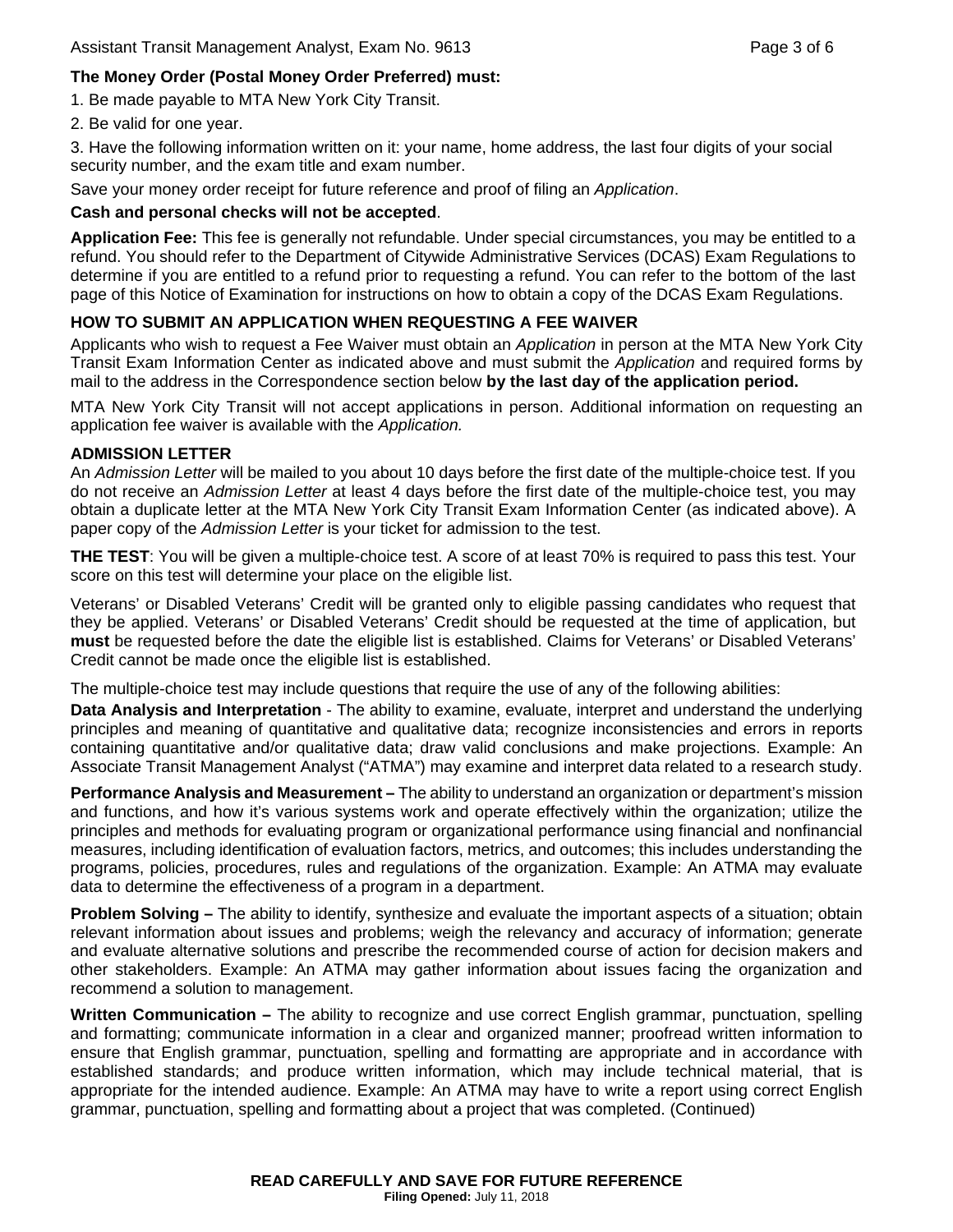**Managing and Organizing Information –** The ability to identify a need; gather, organize, and maintain information; determine its importance and accuracy; and communicate it by a variety of methods. Example: An ATMA may have to gather and organize information about a new initiative.

**Technical Competence –** The ability to understand and appropriately apply principles, procedures, requirements, regulations and policies related to specialized expertise. Example: An ATMA working in the engineering department may be required to understand and apply the principles of engineering when preparing reports.

**Descriptive Statistics** - The ability to calculate means, medians, ranges, modes and percentages and form conclusions about sets of data. Example: An ATMA may perform a statistical analysis when conducting a management study.

**Mathematical Calculations** – The ability to perform calculations on numerical data using given mathematical formulas such as z-scores and standard deviations. An ATMA may calculate a standard deviation on numerical data that was compiled during a study.

**Situational Judgment -** The ability to evaluate a situation or a set of circumstances and take the most appropriate course of action; information about the situation may be limited. Example: An ATMA may have to make a decision about how to handle conflicting information.

#### **TEST ADMINISTRATION GUIDELINES**

**Warning**: You are not permitted to enter the test site with cellular phones, smart watches, beepers, pagers, cameras, portable media players, or other electronic devices. Calculators are permitted; however, they must be hand-held, battery or solar powered, numeric only. Calculators with functions **other than** addition, subtraction, multiplication and division **are prohibited**. Electronic devices with an alphabetic keyboard or with word processing or data recording capabilities such as planners, organizers, etc. are prohibited. If you use any of these devices in the building at any time before, during or after the test, you may not receive your test results, your test score may be nullified, and your application fee will not be refunded.

You may not have any other person, including children, present with you while you are being processed for or taking the test and no one may wait for you inside of the test site while you are taking the test.

**Required Identification:** You are required to bring one (1) form of valid (non-expired) signature and photo bearing identification to the test site. The name that was used to apply for the exam must match the first and last name on the photo ID. A list of acceptable identification documents is provided below. If you do not have an acceptable ID, you may be denied testing. Acceptable forms of identification (bring one) are as follows: State issued driver's license, State issued identification card, US Government issued Passport, US Government issued Military Identification Card, US Government issued Alien Registration Card, Employer ID with photo, IDNYC or Student ID with photo.

**Leaving:** You must leave the test site once you finish the test. If you leave the test site after being fingerprinted but before finishing the test, you will not be permitted to re-enter. If you disregard this instruction and re-enter the test site, you may not receive your test results, your test score may be nullified, and your application fee will not be refunded.

# **THE TEST RESULTS**

If you pass the competitive multiple-choice test and meet the education and experience requirements in the "How to Qualify" section above, your name will be placed in final score order on an eligible list and you will be given a list number. You will be notified by mail of your test results. If you meet all requirements and conditions, you will be considered for appointment when your name is reached on the eligible list.

#### **ADDITIONAL INFORMATION**

**Probationary Period:** The probationary period for Assistant Transit Management Analyst is one year.

(Continued)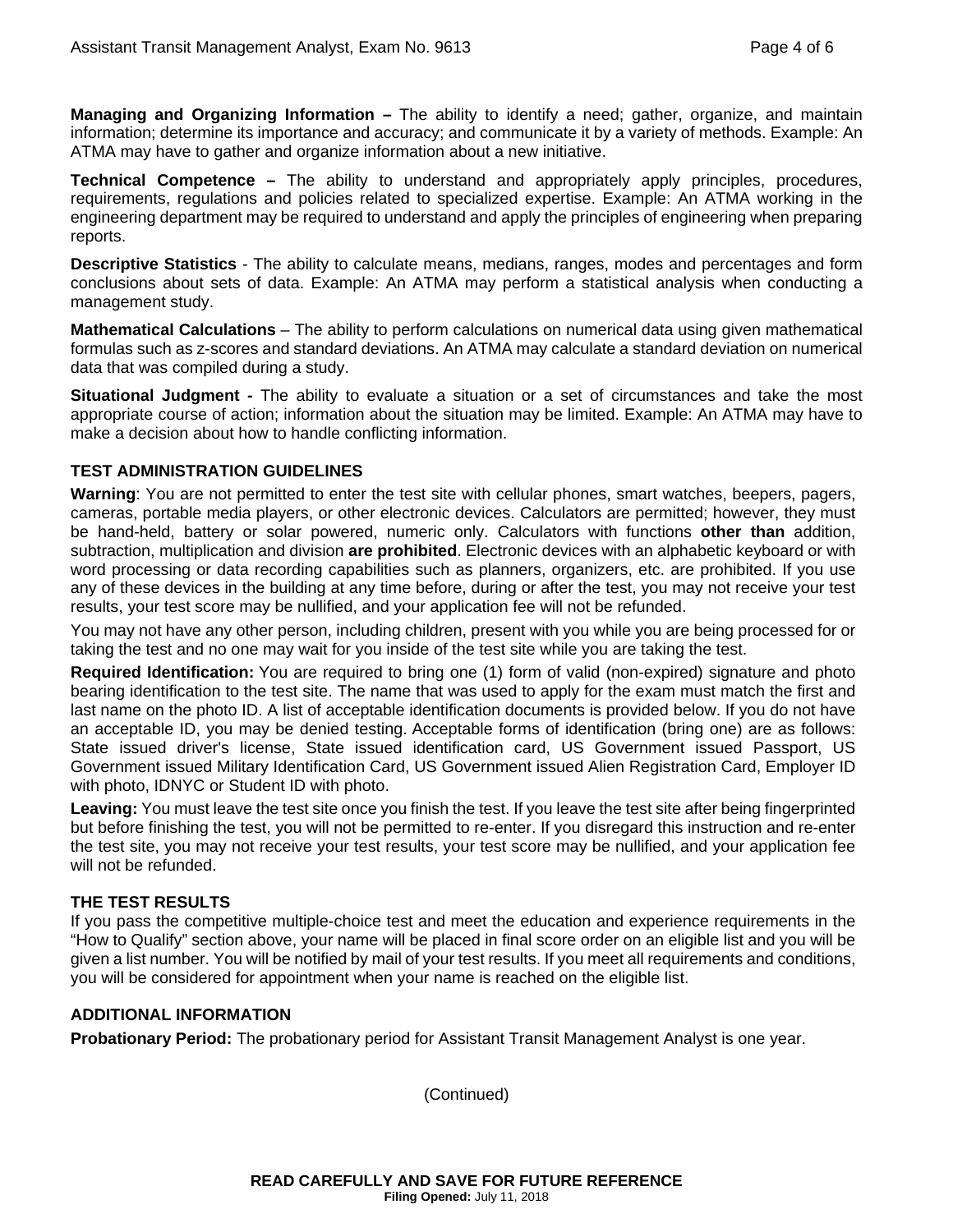**Selective Certification for Education and Special Experience:** If you have the education and experience listed below, you may be considered for appointment to positions requiring this education and experience through a process called Selective Certification. If you qualify for Selective Certification, you may be given preferred consideration for positions requiring this education and experience. If you have a qualifying degree and experience, as listed below, follow the instructions given to you on the date of the multiple-choice test to indicate your interest in such selective certification(s). Your education or experience will be verified by MTA New York City Transit at the time of appointment.

- 1. **Selective Certification for positions in the field of Accounting or Finance (DAD):** In addition to meeting the education and experience requirements in the "How to Qualify" section above, including possessing a baccalaureate or higher level degree from an accredited college or university in Accounting or Finance, you must have an additional two years of satisfactory full-time experience in the field of Accounting or Finance.
- 2. **Selective Certification for positions in the field of Engineering or Engineering Technology (EET):** In addition to meeting the education and experience requirements in the "How to Qualify" section above, including possessing a baccalaureate or higher level degree from an accredited college or university in Engineering or Engineering Technology, you must have an additional two years of satisfactory full-time experience in the field of Engineering or Engineering Technology.
- 3. **Selective Certification for positions in the field of Industrial and Organizational Psychology (PIN):** In addition to meeting the education and experience requirements in the "How to Qualify" section above, including possessing a baccalaureate or higher level degree from an accredited college or university in Industrial and Organizational Psychology, you must have an additional two years of satisfactory full-time experience in the field of Industrial and Organizational Psychology.
- 4. **Selective Certification for positions in the field of Security Management (SEM):** In addition to meeting the education and experience requirements in the "How to Qualify" section above, including possessing a baccalaureate or higher level degree from an accredited college or university in Security Management, you must have an additional two years of satisfactory full-time experience in the field of Security Management.

The above Selective Certification requirements may be met at any time during the duration of the list. If you meet this requirement at some future date, please submit a request by mail to the address in the correspondence section below. Please include the examination title and number, your social security number, and the Selective Certification you are requesting in your correspondence.

**Special Test Accommodations:** If you plan to request special testing accommodations due to disability or an alternate test date due to your religious belief, follow the instructions included with your *Application* and mail your request to the address found in the "Correspondence" section" below no later than 30 days prior to the first scheduled test date.

# **SPECIAL ARRANGEMENTS**

**Make-Up Test:** You may apply for a make-up test if you cannot take the test on the regular test date for any of the following reasons:

- 1. Compulsory attendance before a public body;
- 2. On the job injury or illness caused by municipal employment where you are an officer or employee of the City;
- 3. Absence from the test within one week after the death of a spouse, domestic partner, parent, sibling, child or child of a domestic partner where you are an officer or employee of the City;
- 4. Absence due to ordered military duty;
- 5. A clear error which MTA New York City Transit is responsible; or
- 6. A temporary disability, pregnancy-related, or child-birth-related condition preventing you from taking the test.

To request a make-up test, mail your request with your documentation of special circumstances to the address found in the "Correspondence" section below within 60 days of your scheduled test date or make the request within 90 days following termination of your military duty.